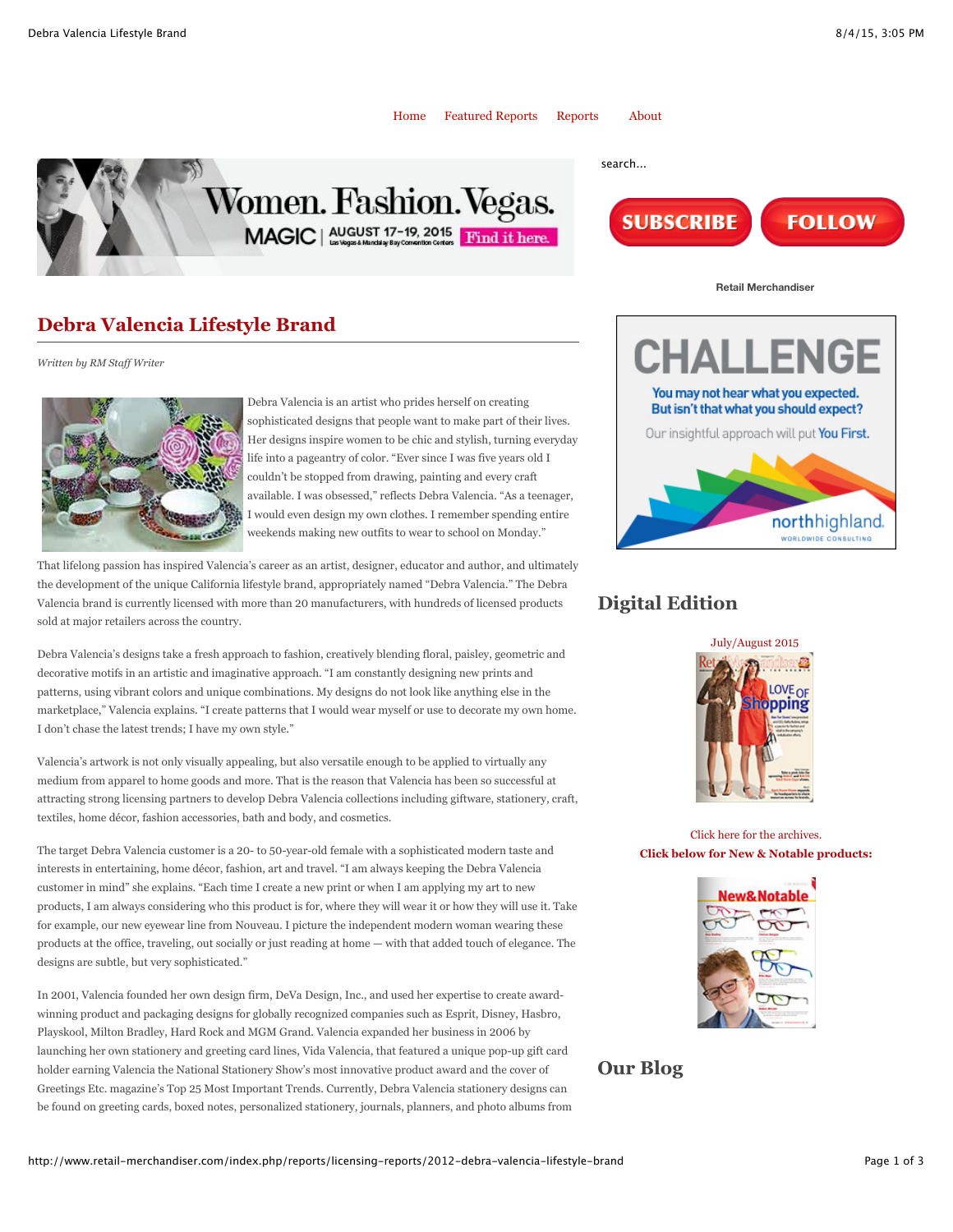#### Debra Valencia Lifestyle Brand 8/4/15, 3:05 PM

licensees including American Stationery, Design Design, Plan-Ahead and MYX.

### **EXPANDING THROUGH LICENSING**

Today, Valencia focuses on continuing to expand her brand through licensing and strategic partnerships, led by licensing agency The Brand Liaison. The Brand Liaison has been Valencia's licensing agency for almost three years and has been instrumental in expanding the Debra Valencia brand.

"We have been working with Debra to continue to develop new products and attract best-in-class licensing partners," says Steven Heller, president of The Brand Liaison. "Debra really is a true designer in every sense of the word. So many brand owners today simply adapt existing patterns or create derivatives of existing trends. Debra personally designs all of her art from a clean canvas, and is then able to create quality products with her unique design aesthetic. She has great insight into what her customer wants, and that translates into sales when the products are on the retail store floor."

### **KITCHEN AND TABLETOP**

The Debra Valencia brand has been very strong in home goods, including kitchen, tabletop and bath products. Ceramic and melamine products featuring Debra Valencia art spice up any kitchen and are setting a new trend in bright patterned kitchen products.

Debra Valencia brand ceramics, serving and bake ware, kitchen storage and even her oversized coffee mugs have been selling extremely well in major retailers nationwide. For example, her new line of floral bake ware, co-branded with Mr. Food, that launched earlier this year at the International Housewares Show in Chicago, and the melamine collection with matching kitchen textiles that debuted at the Atlanta Gift Show in 2013.

Debra Valencia kitchen products have been sold at retailers including TJ Maxx, Marshalls, Home Goods, Burlington, Anna's Linen and e-retailers such as Wayfair, Joss and Main and Zulilly, in addition to hundreds of specialty stores across the country. "And the success of those products are now leading to several new licensing opportunities in tabletop, dinnerware and kitchen textiles," Heller notes.

### **BATH AND BODY**

Debra Valencia has also seen great success with her bath and body line and other beauty products from Landy International, a global manufacturer and distributor of bath and body products including her diffusion brand, "Debra Valencia for Aromanice" which is a co-branded partnership with Landy. Together, the two companies have developed a collection of more than 700 items which includes soaps, body scrubs, lotions and a variety of skincare products in gift sets with exotic scents and complimentary packaging that can be found in Walmart, as well as other major retailers. Valencia has just designed a new collection of bath and body products under the brand "Debra Valencia for Bloomfield," which is a collection she developed exclusively for Rite-Aid stores.

"We were familiar with Debra Valencia's stationery products in the marketplace with her distinctive use of color and feminine designs," says Roger Ding, president of Landy International. "We quickly saw the potential to build a fresh designer brand in the bath, spa and beauty category. Debra's expertise as both product/packaging designer and surface textile artist provide the perfect complement for our products."

"I personally developed all of the fragrances for my bath and body collections that include unique aromas such as Mandarin Ginger, Roses and Champagne, Green Apple Sage, and Rosemary with Shea Butter," Valencia explains "and then I created the packaging that embodies these scents and beautifully serve as decorative displays in the customer's home. The results have been incredible. We did a large holiday program with Walmart last year and they are continuing the program with a three-year renewal with new products for each holiday season."

Next year, Debra Valencia will also be releasing individually sold bath and body lotions and cosmetic bags and is continuing to add more licensees for other home and beauty products such as candles, home fragrance and liquid soaps/lotions for the kitchen.

## **FASHION AND ACCESSORIES**

Debra Valencia licensed collections also include several fashion and accessory items including jewelry, casual bags, and tech accessories featuring "the chic, colorful designs that are expressions of the feminine free-spirit



# **Latest RM Social Media**

**RM** 

## **Follow Retail Merchandiser**



(https://twitter.com/intent/user? screen\_name=@bleurope)

### **It's the Friday blog! Ahead of its** debut at #BLE2015 (http://twitter.com/search/? g=%23BLE2015) we spend 5 minutes with **@SPLiCElicensors**

3 hours ago (http://twitter.com/SPLiCElicensors)

(http://twitter.com/bleurope/status/62863819719130316 (https://twitter.com/intent/tweet?

in\_reply\_to=628638197191303168) (https://twitter.com/intent/retweet?

tweet\_id=628638197191303168) (https://twitter.com/intent/favorite? tweet\_id=628638197191303168)



leurope%20%40RMmagazine%20via%20@RebelMouse)

## Retail Merchandiser @RMmagazine

(https://twitter.com/intent/user? screen\_name=@RMmagazine)

### **Some interesting stats here** about **#ecommerce**

(http://twitter.com/search/? q=%23ecommerce) #retail (http://twitter.com/search/? q=%23retail) and #shopping (http://twitter.com/search/? q=%23shopping)